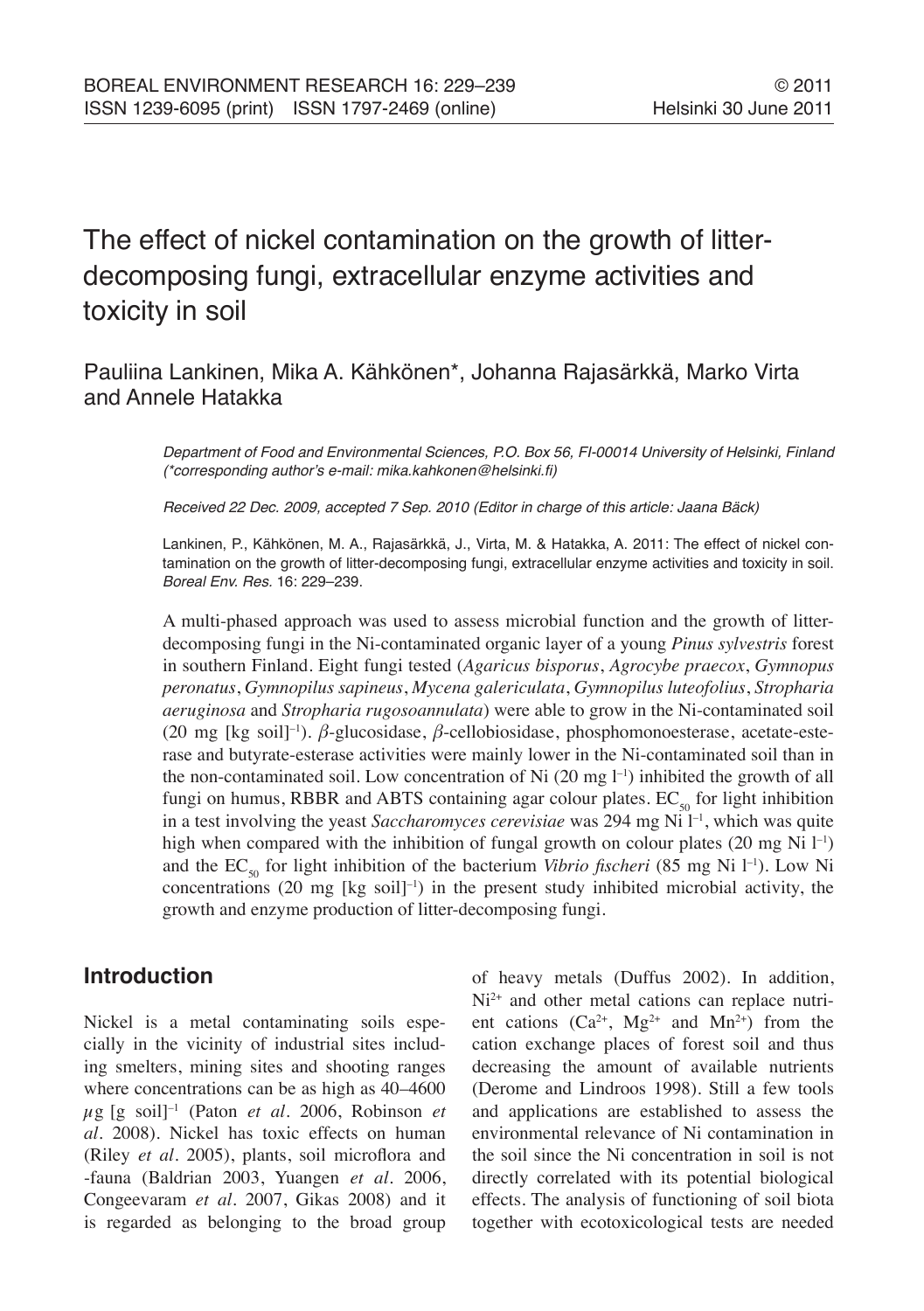to describe the impact of Ni contamination on forest soil ecology (Paton *et al.* 2006).

Microbial enzyme activities are essential in the cycling of organic carbon and nutrients in soil. Enzymes involved in the degradation of cellulose, hemicelluloses, starch and lignin — the most abundant biopolymers in forest soils — are essential to the nutrient cycling and releasing energy to the living organisms in soil. The main group of fungi decomposing poorly degrading lignin and lignocelluloses, the litter-decomposing fungi (LDF), produce oxidative enzymes, manganese peroxidase (MnP) and laccase, which are involved in the degradation of lignin (Hatakka 1994). Cellobiosidase and *β*-glucosidase produced by fungi and bacteria depolymerise cellulose to oligo- and monomers (Tomme *et al.* 1995, Warren 1996). Other hydrolytic enzymes like sulphatases and phosphatases hydrolyse ester bonds in sulphuric and phosphoric acids (Tabatabai and Fu 1992). Acetateand butyrate-esterases are unspecific esterases, which are involved in the cycling of carbon (Tabatabai and Fu 1992).

Soil fungi are known to tolerate heavy metals like Pb (Baldrian 2003, Tuomela *et al.* 2005), but the sensitivity of fungi to heavy metals can differ between species and strains (Baldrian 2003, Fomina *et al.* 2004). To find out the effective concentrations of Ni on the growth and enzyme production on soil litter decomposing fungi and the overall enzyme production in forest soil and thus nutrient cycling, a multi-phased approach was used. Extracellular hydrolytic and oxidative enzyme activities produced mainly by fungi and bacteria (Warren 1996) were studied from soil and soil extract although the extracellular enzymes can be sorbed to particles in the soil (Tabatabai and Fu 1992, Kähkönen *et al.* 2008). Two light inhibition toxicity assays, based on the bacterium *Vibrio fischeri* and the yeast *Saccharomyces cerevisiae*, were used to measure the bioavailable Ni content and in order to allow comparisons of single species tests with our results of microbial functioning measured by growth and enzyme-activity tests. Non-sterile soil was used to better simulate the influence of Ni contamination in the natural forest soil. The hypothesis for this work was that Ni, even in low concentrations, has an effect on the growth and

enzyme production of soil fungi and bacteria. This effect has to be studied closely to understand the mechanisms of Ni contamination in soil ecosystem, especially to the recycling on carbon and nutrients.

## **Materials and methods**

#### **Fungi and inocula**

Litter decomposing fungi (LDF) were obtained from the Fungal Biotechnology Culture Collection (FBCC) at the Department of Food and Environmental Sciences, University of Helsinki, Finland, and the culture collection of the International Graduate Institute of Zittau, Germany (designated TM, X, 11372). The fungi, except for *Agaricus bisporus*, were selected for their ability to grow in heavy metal (Pb) contaminated soil as found in previous works (Tuomela *et al.* 2005, Kähkönen *et al.* 2008). The litter decomposing fungi were: *A. bisporus* ATCC 62459, *Agrocybe praecox* FBCC 476 (TM70.84), *Gymnopus peronatus* FBCC 635 (K220) (syn. *Collybia peronata*), *Gymnopilus sapineus* FBCC 1010 (HAM 1), *Mycena galericulata* FBCC 598 (K175), *Gymnopilus luteofolius* X9, *Stropharia aeruginosa* FBCC 521 (K47) and *Stropharia rugosoannulata* B FBCC 475 (DSM 11372) (Table 1). All fungi except for *S. rugosoannulata*, which is a straw-colonising fungus, can be found in boreal forests. The strains were maintained on 2% w/w malt extract agar. The inocula for the soil cultures were prepared from two-week-old malt agar (2% w/w, Biokar Diagnostics) plate cultures: 5 plugs (10 mm diameter) of the fungus growing on agar were removed and added to 200 ml sterilized (pH 5) basal liquid medium (Steffen *et al.* 2002) containing 2 g rye bran. The inoculum was homogenized by shaking with sterilised glass beads for 15 s.

### **Soil and soil plate cultures**

The soil used in the study was from a young, about 20 years old, naturally generated *Pinus sylvestris* stand at Hälvälä in Hollola (67°67´N 34°18´E, southern Finland). The site is situated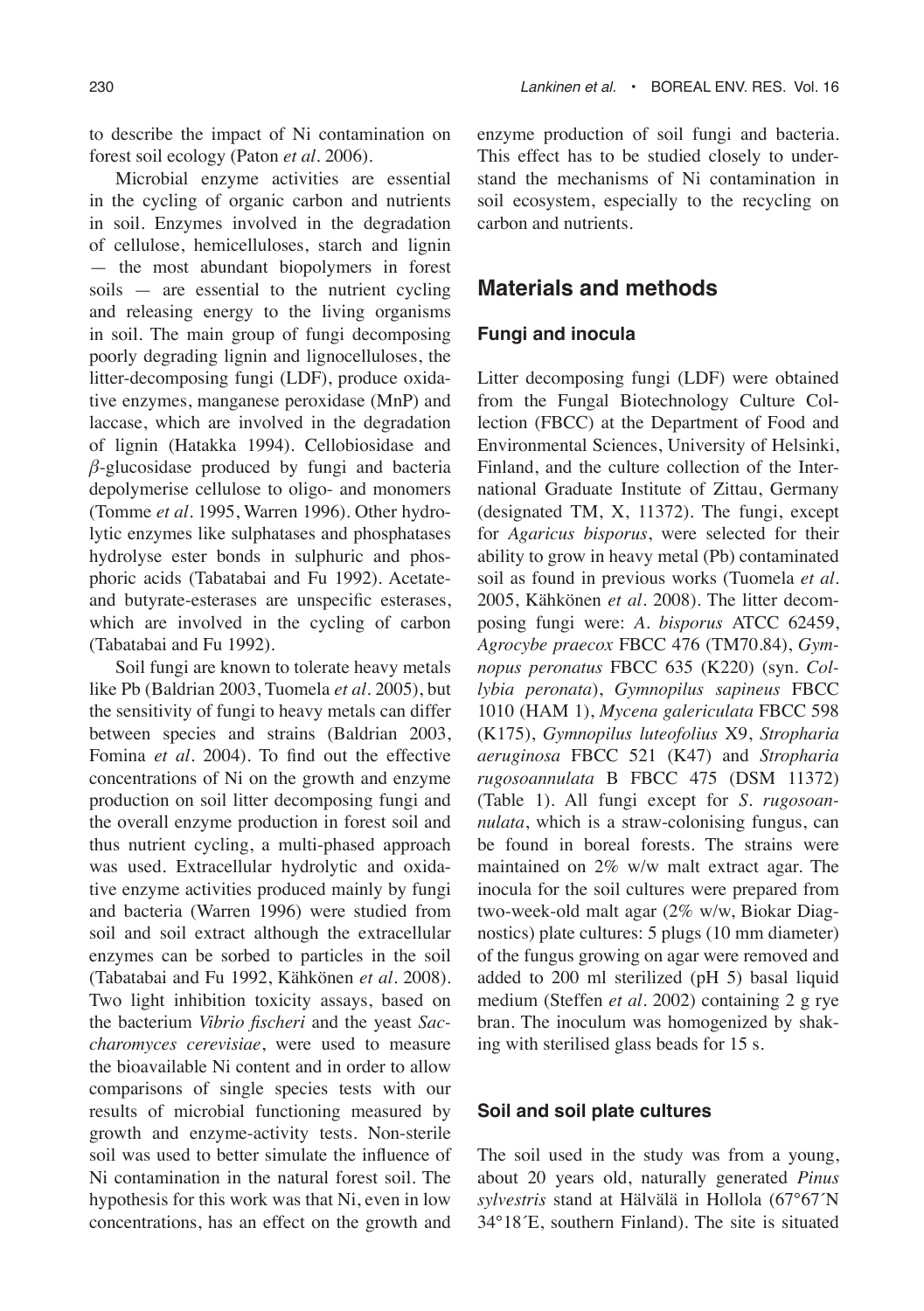on a moraine ridge, whose age is about 10 000 years. The forest site is *Vaccinium vitis-idea* type (Cajander 1925). The soil was well-stratified podsolic soil. The organic layer was sieved and was stone free having under 1% of stones with a diameter greater than 20 mm. The parent material was a glaciofluvial deposit with a texture from coarse to fine sand. Density of *Pinus sylvestris* was  $0.15$  trees  $m^{-2}$  and the production of total pine tree litter (needles, twigs, bark pieces, etc.) was  $676$  g m<sup>-2</sup> tree<sup>-1</sup> in 5 months (from July to November) in 2004 (Rantalainen *et al.* 2006). Details of natural state site are described elsewhere (Rantalainen *et al.* 2006).

Soil of the organic layer of a podsolized forest soil was sampled with a shovel (0–6 cm) from the area being in natural state. Sampled soil was pooled and mixed. The carbon and nitrogen contents in the soil were measured with a Leco CHN analyzer (Leco Corporation, St. Joseph, MI) (Kähkönen *et al.* 1998). The soil pH was measured as described by Kähkönen *et al.* (2002). The carbon and nitrogen contents were 45.7%  $\pm$  1.0% per g<sub>dw</sub> of soil and 2.1%  $\pm$  0.1% per  $g_{dw}$  of soil, respectively. pH of the soil was  $4.5 \pm 0.2$ . NiSO<sub>4</sub> solution (3 ml) was added to 9 g of soil in a Petri dish (10 cm diameter) to give a final Ni concentration of 20 mg per  $kg_{ww}$  soil (Nicontaminated soil). Control soil cultures without added Ni were included. Sterile liquid medium (3 ml) was added to the non-contaminated control soils to achieve the same final moisture content as in the Ni-contaminated soil. Soil moisture was 47% of the final fresh weight. As an inoculum, 3 ml of suspension from a two-week-old liquid fungal culture was added to the Ni-contaminated

and non-contaminated soils in the Petri dishes. Non-inoculated Ni-contaminated and non-contaminated soils served as controls for the fungal growth and enzyme activity determinations. Three replicate plates per treatment were incubated at 25 °C for three weeks and fungal growth was assessed visually and classified into the three categories: no growth  $(-)$ , weak growth  $(+)$  and moderate growth (++). Samples for ligninolytic and hydrolytic enzyme activity assays were taken three weeks after inoculation.

#### **Colour plate tests**

The fungal growth and production of ligninolytic enzymes in the Ni-containing media were tested with colour plate tests. These tests were carried out on basal medium agar plates with glucose as a carbon source (Steffen *et al.* 2002) containing 1000 mg l–1 humic acid (Sigma Aldrich, U.S.A.), 250 mg l–1 2,2´-azino-bis(3-ethylbenzthiazoline-6-sulfonic acid (ABTS; Sigma Aldrich, U.S.A.) (Steffen *et al.* 2000), or 400 mg l –1 Remazol Brilliant Blue R (RBBR; Serva, Germany) (Novotny *et al.* 1997) in 2% w/w agar. NiSO<sub>4</sub> was added to the media to give the final Ni concentrations of 0, 20, 50, 100, 500 and 1000 mg  $l^{-1}$ . Each plate of three replicates per concentration was inoculated with a 10 mm diameter agar plug from a 2–3-week-old malt-agar plate culture of fungi and incubated at 22 °C. After three weeks, the radial growth and color reaction zones were measured with a ruler. Laccase production by the fungi was evident when a dark-green color around the mycelium on

**Table 1**. The growth of selected litter decomposing fungi  $(n = 3)$  three weeks after inoculation into non-contaminated and Ni-contaminated soil (20 mg [kgww soil]<sup>-1</sup>). The control soil was without fungal inoculum.

| <b>Fungus</b>                        | Non-contaminated soil | Ni-contaminated soil |
|--------------------------------------|-----------------------|----------------------|
| Agaricus bisporus ATCC62459          |                       |                      |
| Agrocybe praecox TM70.84             | $^{++}$               | $^{++}$              |
| Gymnopus peronatus K220              | ٠                     | $\pm$                |
| Gymnopilus sapineus HAM 1            | $^{++}$               | $^{++}$              |
| Mycena galericulata K175             | +                     | +                    |
| Gymnopilus luteofolius X9            |                       | +                    |
| Stropharia aeruginosa K47            |                       |                      |
| Stropharia rugosoannulata DSM11372 B |                       | +                    |
| Control soil without inoculum        |                       |                      |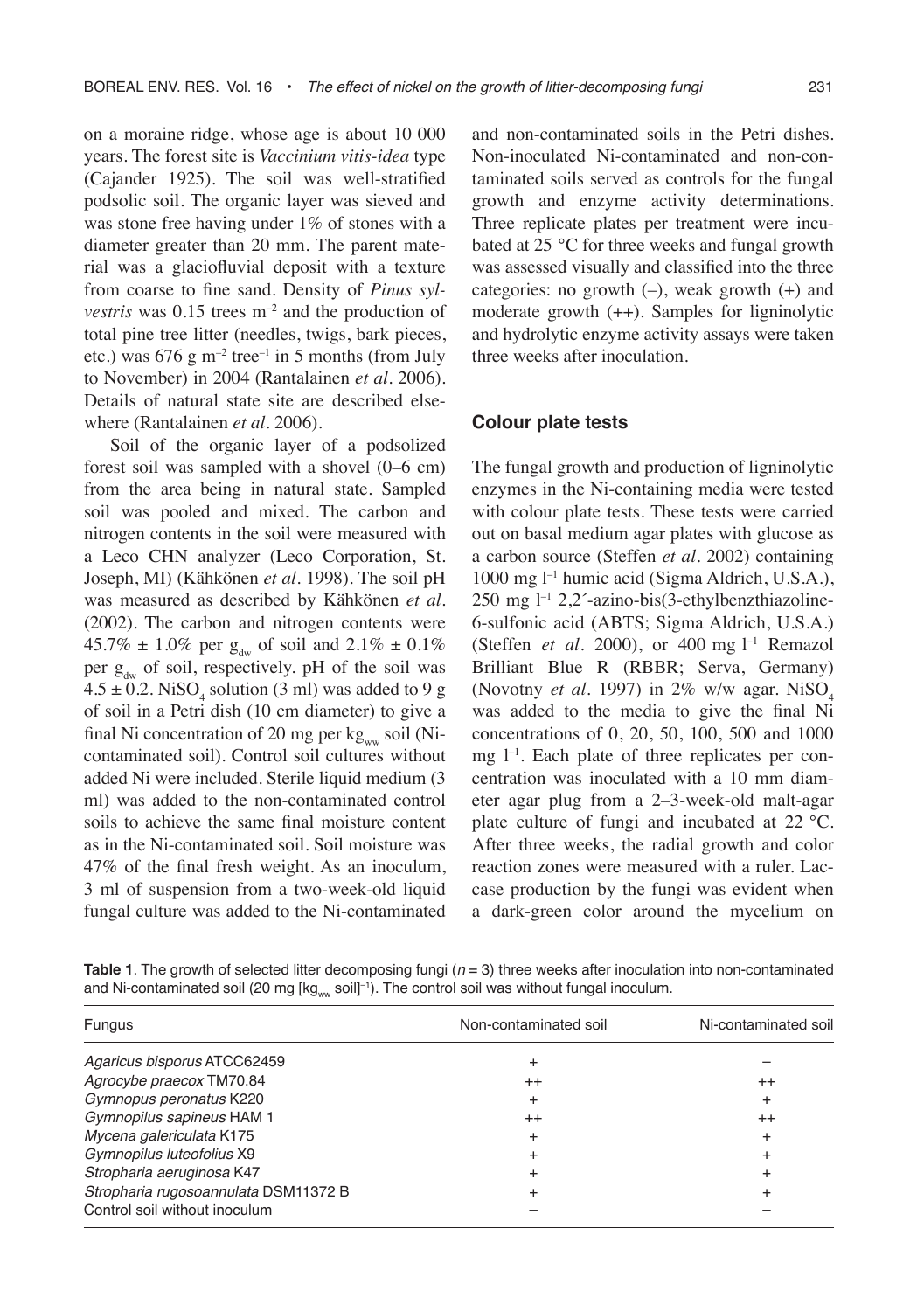ABTS plates appeared, indicating stable radical formation. On the RBBR plates, a decolorized zone around the fungal mycelium indicated the presence of extracellular laccases or manganese peroxidases. Clearing of the humic-acid plates was indicative of the action of depolymerizing ligninolytic enzymes produced by the fungi.

#### **Hydrolytic enzyme activities from soil**

All enzyme activities were measured in Ni-contaminated (20 mg [kgww soil]<sup>-1</sup>) and non-contaminated soils inoculated with the fungi as shown in Table 1. Five hydrolytic enzyme activities were measured with 4-methyl-umbelliferyl (MUF) conjugated fluorogenic model compounds: MUF-*β*-cellobioside, MUF-*β*-glucoside, MUFphosphate, MUF-acetate and MUF-butyrate (Sigma, St. Louis, Mo, USA). Two samples of soil (0.1 cm<sup>3</sup>) were taken from each of the replicate soil plate cultures and transferred to wells in 96-well microtiter plates. Two wells with soil but without added substrate served as blanks. Deionized water (180  $\mu$ l) was added to each well. The temperature was adjusted to  $30.0 \pm 0.5$  °C 10 min before the enzyme activity measurements were made. A substrate solution (20  $\mu$ l) was added to initiate the reaction. Enzyme activities were measured between 3 to 60 min depending on the activity at natural pH using an automated kinetic fluorometer (Fluoroskan Ascent Labsystems, Finland), as described by Wittmann *et al.* (2004). The excitation wavelength was 355 nm and the emission wavelength 460 nm. Calibration was performed using MUF.

#### **Enzyme activities from soil extract**

A soil sample  $(0.2 \text{ cm}^3)$  from each replicate plate of fungal soil plate cultures was extracted for 30 min in 0.6 ml 500 mM sodium acetate buffer (pH 5.5) at 22 °C. The soil-buffer suspension was centrifuged for 5 min at 5000 *g*. The ligninolytic enzyme activities in the supernatant (soil extract) were measured spectrophotometrically (Shimadzu UV-1700). MnP activity was determined by following the formation of a Mn3+-malonate complex at 270 nm (Wariishi *et* 

*al.* 1992). Laccase activity was measured by following the oxidation of ABTS at 420 nm (Eggert *et al.* 1996). To be able to compare the enzyme activities between soil samples and soil extract, we measured the hydrolytic enzyme activities also from the soil extract, which represent the free enzymes in the soil. Hydrolytic enzyme activities in the soil extract (180  $\mu$ l) were measured with fluorogenic model substrates  $(20 \mu l)$  as described for soil samples.

#### **Toxicity tests**

To get test samples of varying Ni concentration (0–300 mg l<sup>-1</sup>), first a 20% (w/w) slurry of soil was prepared from the soil containing 3000 mg Ni per kg. Nickel was added to soil in for of  $\text{NiSO}_4$  solution. The 20% slurry was further diluted in water or in  $2\%$  NaCl (w/v) to get suitable concentrations for the *S. cerevisiae* test or for the *V. fischeri* test (ISO/DIS 21338\*), respectively. The pH of soil samples was adjusted to 7. The final tested Ni concentrations of soil slurries were 0, 100, 200 and 300 mg l–1 (*S. cerevisiae* test) and 0, 12, 30, 38, 60, 75, 150 and 300 mg l–1 (*V. fischeri* test) to allow the calculation of  $EC_{50}$ value.  $NiSO<sub>4</sub>$  solution in water was used as a positive control in both tests.

Toxicity of Ni was measured using the yeast strain *S. cerevisiae* BMA64/luc (Leskinen *et al.* 2005). This strain constitutively expresses firefly luciferase from plasmid pRS316luc. Toxicity of Ni was assayed by comparing the light emission by the BMA64/luc strain in Ni-contaminated and non-contaminated soils. A 4-ml culture of *S. cerevisiae* was grown overnight at 30 °C with vigorous shaking in a synthetic minimal medium (SD; Difco yeast nitrogen base without amino acids, 6.7 g per 910 ml) supplemented with glucose (Amresco, Ohio, USA) and required amino acids (BD; Sigma-Aldrich Co., St. Louis, USA). The culture was diluted to an optical density of 0.4 at 600 nm ( $OD<sub>600</sub>$ ), and then grown at 30 °C until the OD<sub>600</sub> reached 0.6–0.7. Soil slurry (50  $\mu$ l) containing  $0$ ,  $200$ ,  $400$  or  $600$  mg Ni  $l<sup>-1</sup>$  was added to three replicate wells of a 96-well plate, and 50 µl aliquots of *S. cerevisiae* culture were added to give a final volume of 100  $\mu$ l. The plate was shaken for 20 s and then incubated at 30 °C

<sup>\*</sup> ISO/DIS 21338 Water quality — Kinetic determination of the inhibitory effects of sediment, other solids and coloured samples on the light emission of *Vibrio fischeri* (kinetic luminescent bacteria test).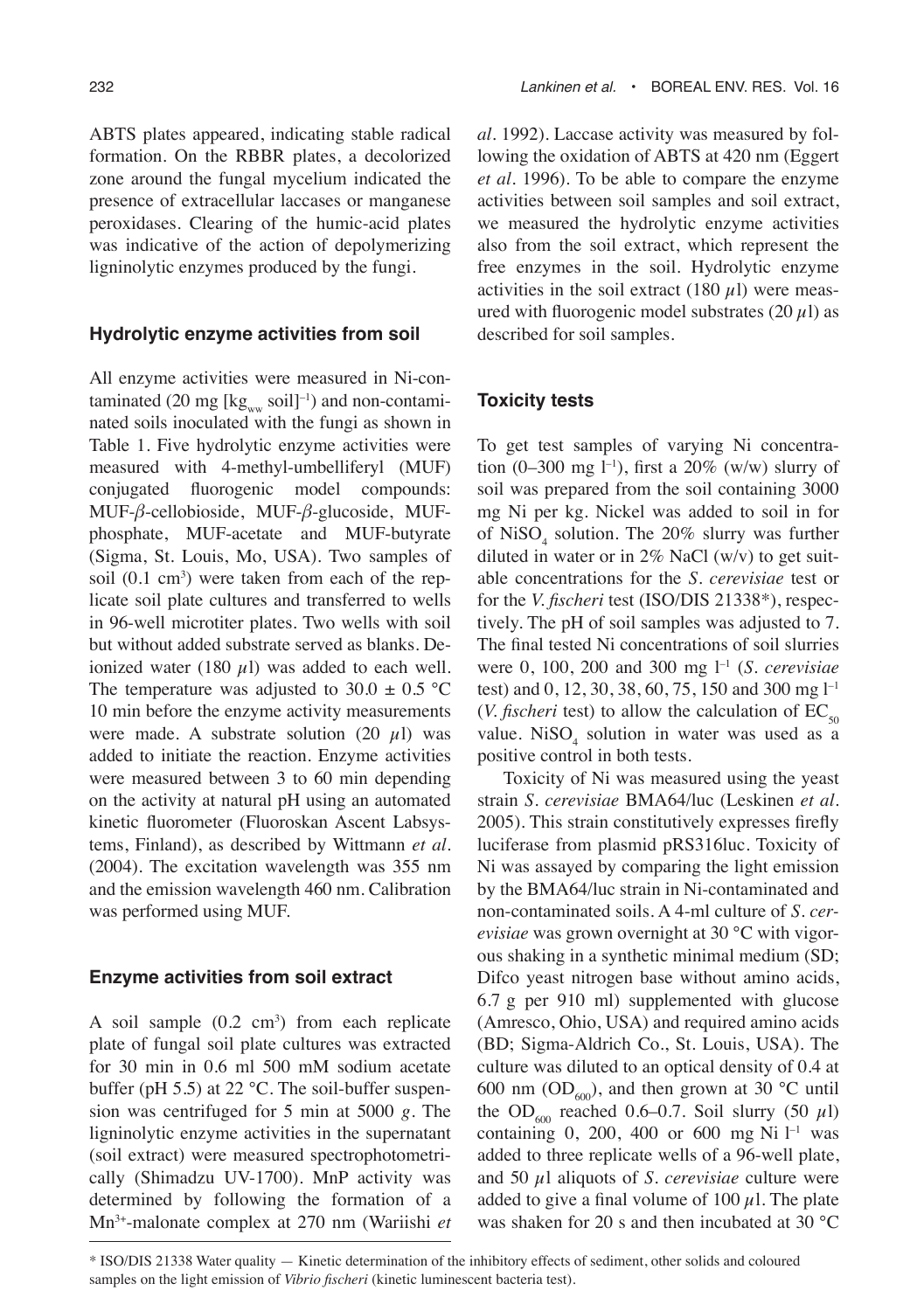for 30 min, after which time it was shaken for another 20 s, and 100  $\mu$ l of 1 mM D-luciferin (in 0.1 M sodium citrate buffer, pH 5; BioThema, Sweden) was added. The plate was again shaken briefly, and the luminescence was immediately measured using a Victor3 1420 multilabel counter (Perkin-Elmer Wallac, Turku, Finland) in luminescence mode, using a 1 s counting time. The  $EC_{50}$  value was calculated by fitting a linear regression to the results from the inhibition of light emission of *S. cerevisiae*.

The acute toxicity was tested with the luminescent bacterium *V. fischeri* using the BioTox<sup>™</sup> Kit (Aboatox, Turku, Finland) as a Flash-test (ISO/DIS 21338\*). Samples of 150  $\mu$ l per well were dispensed in a 96-well microtiter plate. *Vibrio fischeri* suspension (150  $\mu$ l) was added, and the maximum bioluminescence during 5 s was measured using the Victor3 1420 multilabel counter. The plate was incubated for 30 min at 15 °C, and the bioluminescence was measured from duplicate samples. The  $EC_{50}$  value was calculated from the inhibition of *V. fischeri* luminescence according to the instructions of the BioTox<sup>™</sup> kit and the standard ISO/DIS 21338<sup>\*</sup>.

#### **Statistical analysis**

To test significance of differences between enzyme activities (manganese peroxidase activity, *β*-glucosidase, *β*-cellobiosidase, phosphomonoesterase, acetate-esterase and butyrate-esterase) in the Ni-contaminated and non-contaminated soils with the same fungal inoculum; as well as between manganese peroxidase (*p* < 0.05,  $n = 3$ ) *β*-glucosidase, *β*-cellobiosidase, phosphomonoesterase, acetate-esterase and butyrateesterase activities ( $p < 0.05$ ,  $n = 6$ ) without and with fungal inoculum, a *t*-test (Sokal and Rolf 1969) was used. Calculations were performed using Microsoft® Excel®. Suitability of the data for the test was assessed with Shapiro-Wilk's test (Sokal and Rolf 1969).

### **Results**

All eight fungi grew on the non-contaminated organic layer soil (Table 1). *Agrocybe praecox*  and *G. sapineus* achieved the best growth in the non-contaminated and contaminated (20 mg Ni kg wet weight soil<sup>-1</sup>) organic layer soils. All fungi except *A. bisporus* grew in the Ni-contaminated organic layer soil.

Nickel inhibited least the growth of *G. sapineus* and *S. rugosoannulata* [20 and 50 mg Ni l–1 on humic acid, and 20 and 50 mg Ni  $l^{-1}$  on ABTS, respectively, and 50 mg Ni  $l^{-1}$  on RBBR; (Fig. 1)]. More than 70% growth inhibition occurred in *A. bisporus*, *M. galericulata* and *S. aeruginosa* on humus, ABTS and RBBR colour plates containing 20 mg Ni l–1. *Agrocybe praecox* and *G. sapineus* were the only fungi able to grow on ABTS and RBBR colour plates containing 100 mg Ni  $l^{-1}$ . The fungi did not grow in the presence of 500 and 1000 mg Ni  $l^{-1}$ . The MnP activity in the Ni-contaminated soil (20 mg kg of soil–1) inoculated with *M. galericulata* or *S. aeruginosa* was lower (*t*-test:  $p < 0.05$ ) than in the non-contaminated soil inoculated with these fungi (Fig. 2). *Agaricus bisporus*, *A. praecox*, *G. sapineus*, *G. luteofolius*, *S. aeruginosa* and *S. rugosoannulata* produced MnP in the Ni-contaminated soil  $(20 \text{ mg}$  [kg soil]<sup>-1</sup>), as the MnP activity in the soil inoculated with these fungi was higher than in the uninoculated soil (*t*-test:  $p < 0.05$ ) (Fig. 2). The MnP activity in the non-contaminated soil inoculated with *A. praecox*, *M. galericulata* or *S. aeruginosa* was higher than in the uninoculated control soil (*t*-test:  $p < 0.05$ ). The MnP activity in the Ni-contaminated soil  $(20 \text{ mg}$  [kg soil]<sup>-1</sup>) inoculated with *M. galericulata* or *S. aeruginosa* was lower (*t*-test:  $p < 0.05$ ) than in the noncontaminated soil inoculated with these fungi. Nickel triggered MnP activity in *S. rugosoannulata*, as the MnP activity was higher in the inoculated Ni-contaminated soil than in the non-contaminated soil. No laccase activity was detected in the soil cultures, although the RBBR and ABTS basal medium plate cultures indicated production of laccase by all the fungi at the Ni concentration of 50 mg  $l^{-1}$ .

More than half (65%) of the tested hydrolytic enzyme activities were higher in the noncontaminated soil than in the Ni-contaminated soil inoculated with the same fungus (*t*-test:  $p < 0.05$ ), indicating that these enzyme activities were decreased by Ni (Figs. 3 and 4). In case of the *G. penetrans* inoculated soil, all the hydro-

\* ISO/DIS 21338 Water quality — Kinetic determination of the inhibitory effects of sediment, other solids and coloured samples on the light emission of *Vibrio fischeri* (kinetic luminescent bacteria test).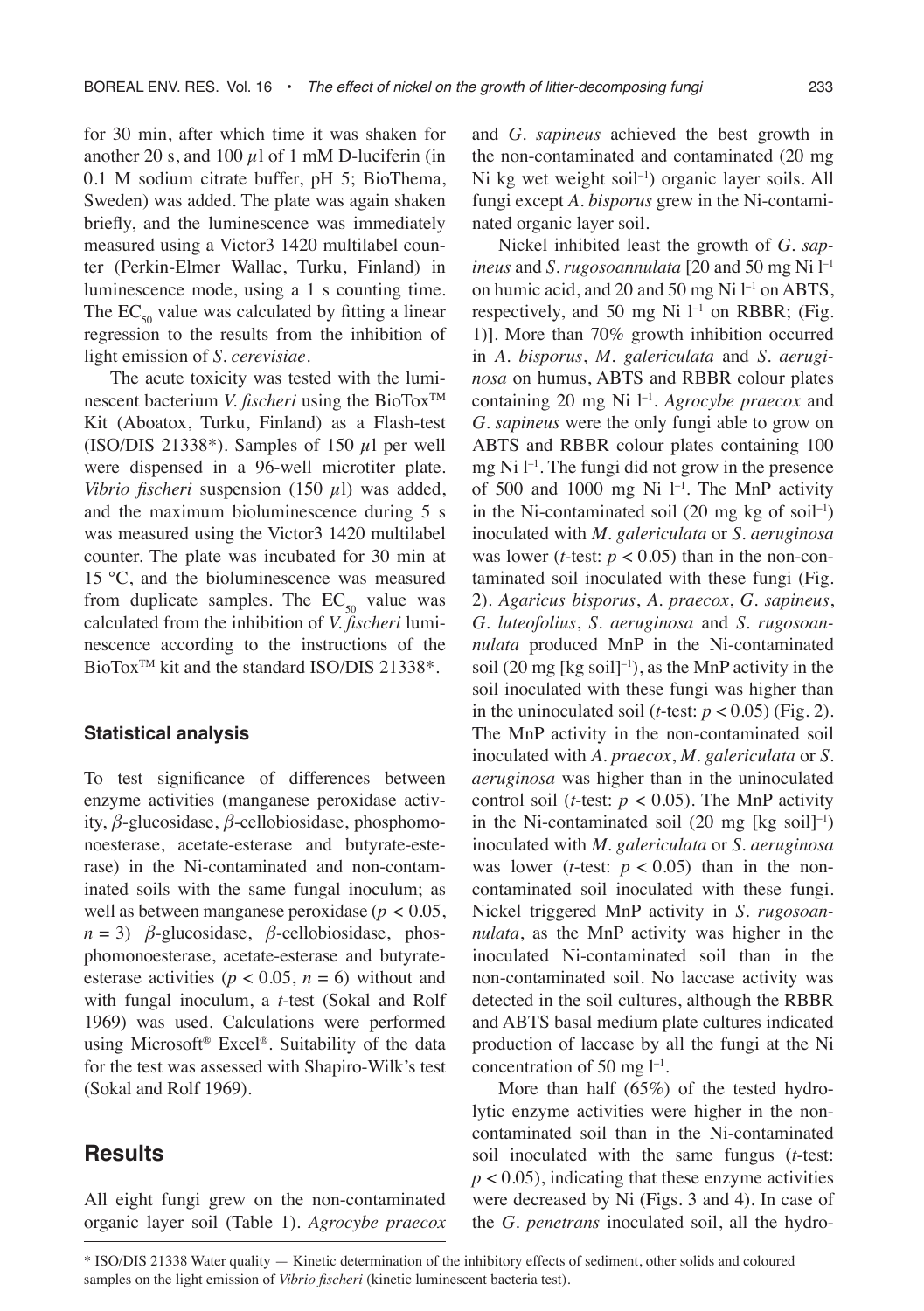

**Fig. 2**. Manganese peroxidase (MnP) activity in extracts of soil organic layer contaminated with Ni (20 mg [kg soil]–1) and non-contaminated soil  $(n = 3)$ . Control soil is without fungal inoculum. Bars are standard errors of the mean. Statistical differences ( $t$ -test:  $p < 0.05$ ) between fungus-inoculated and non inoculated control soil are indicated with asterisks (\*).

lytic enzyme activities (phosphomonoesterase, acetate-esterase, butyrate-esterase, *β*-glucosidase and  $\beta$ -cellobiosidase) were lower in the Ni contaminated than in the non-contaminated soils  $(t$ -test:  $p < 0.05$ ).

Activity of *β*-cellobiosidase was higher (*t*-test:  $p < 0.05$ ) in the non-contaminated and Nicontaminated soils inoculated with *G. penetrans* than in the uninoculated control soil (Fig. 3), indicating that *G. penetrans* produced cellobiose hydrolyzing enzymes. Activity of phosphomonoesterase was higher in the Ni-contaminated and non-contaminated soils inoculated with *G. penetrans* or *M. galericulata* than in the uninoculated control soil (*t*-test:  $p < 0.05$ ). From acetate- and butyrate-esterases only acetate-esterase activity was higher in the non-contaminated soil inoculated with *G. luteofolius* than in the uninoculated control soil (*t*-test:  $p < 0.05$ ) (Fig. 4).

Phosphomonoesterase, acetate-esterase and butyrate-esterase were active in extracts of the non-contaminated and Ni-contaminated soils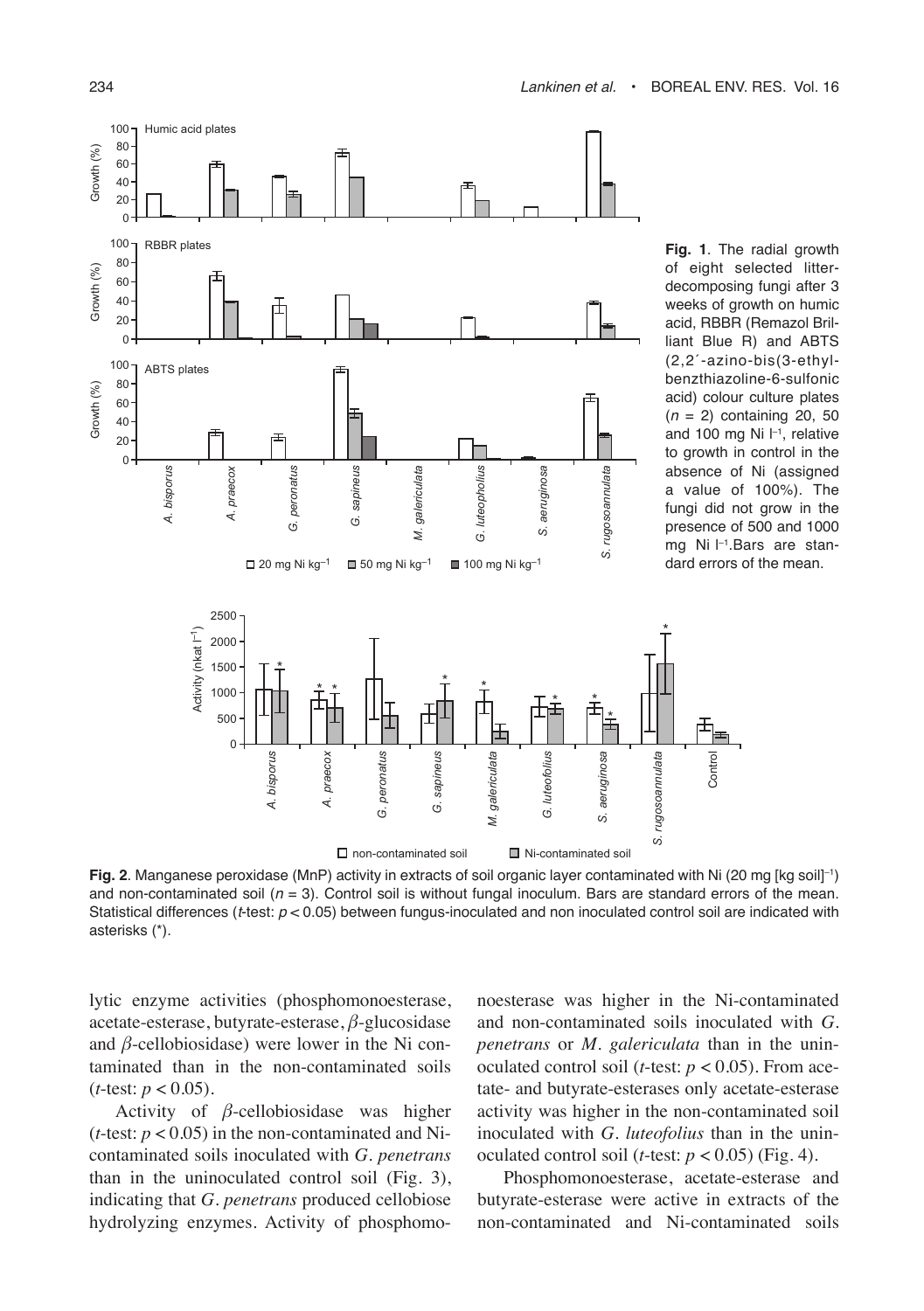**Fig. 3**. *β*-Glucosidase, *β*-cellobiosidase and phosphomonoesterase activities in the organic layer of Ni-contaminated  $(20 \text{ mg}$  [kg soil]<sup>-1</sup>) and non-contaminated soil (n = 6). Bars are standard errors of the mean. Statistical differences (t-test:  $p < 0.05$ ) between fungusinoculated and non inoculated control soil are indicated with asterisks (\*).

**Fig. 4**. Acetate-esterase and butyrate-esterase activities in the organic layer of Ni-contaminated  $(20 \text{ mg}$  [kg soil] $^{-1}$ ) and non-contaminated soil (n = 6). Bars are standard errors of the mean. Statistical differences (t-test:  $p < 0.05$ ) between fungusinoculated and non inoculated control soil are indicated with asterisks (\*).

with and without fungal inoculation (Fig. 5). *β*-glucosidase and *β*-cellobiosidase were not active in the acetate buffer extracts of the noncontaminated and Ni-contaminated soils, but active in the soil (native non-contaminated and Ni-contaminated; Fig. 3). Phosphomonoesterase, acetate-esterase, butyrate-esterase, *β*-glucosidase and *β*-cellobiosidase activities were higher in soil (Figs. 3 and 4) than in comparable soil extracts.

The  $EC_{50}$  values were calculated from the inhibition of light production by *S. cerevisiae* and *V. fischeri* in soil slurries containing varying Ni concentrations (0–300 mg l<sup>-1</sup>). The  $EC_{50}$ values for the inhibition of light production were 294 mg Ni l–1 (*S. cerevisiae*) and 83 mg Ni l–1 (*V. fischeri*). The corresponding values for the NiSO. solution were 450 mg Ni l–1 (*S. cerevisiae*) and 280 mg Ni l<sup>-1</sup> (*V. fischeri*). The EC<sub>50</sub> value for Ni in the *S. cerevisiae* test was quite high relative to the concentrations causing toxicity in the fungal colour plate tests  $(20-100 \text{ mg Ni } l^{-1})$  However, the  $EC_{50}$  for inhibition of light production in the *V. fischeri* toxicity test was comparable to results obtained for the fungal plate toxicity and extracellular enzyme inhibition tests.

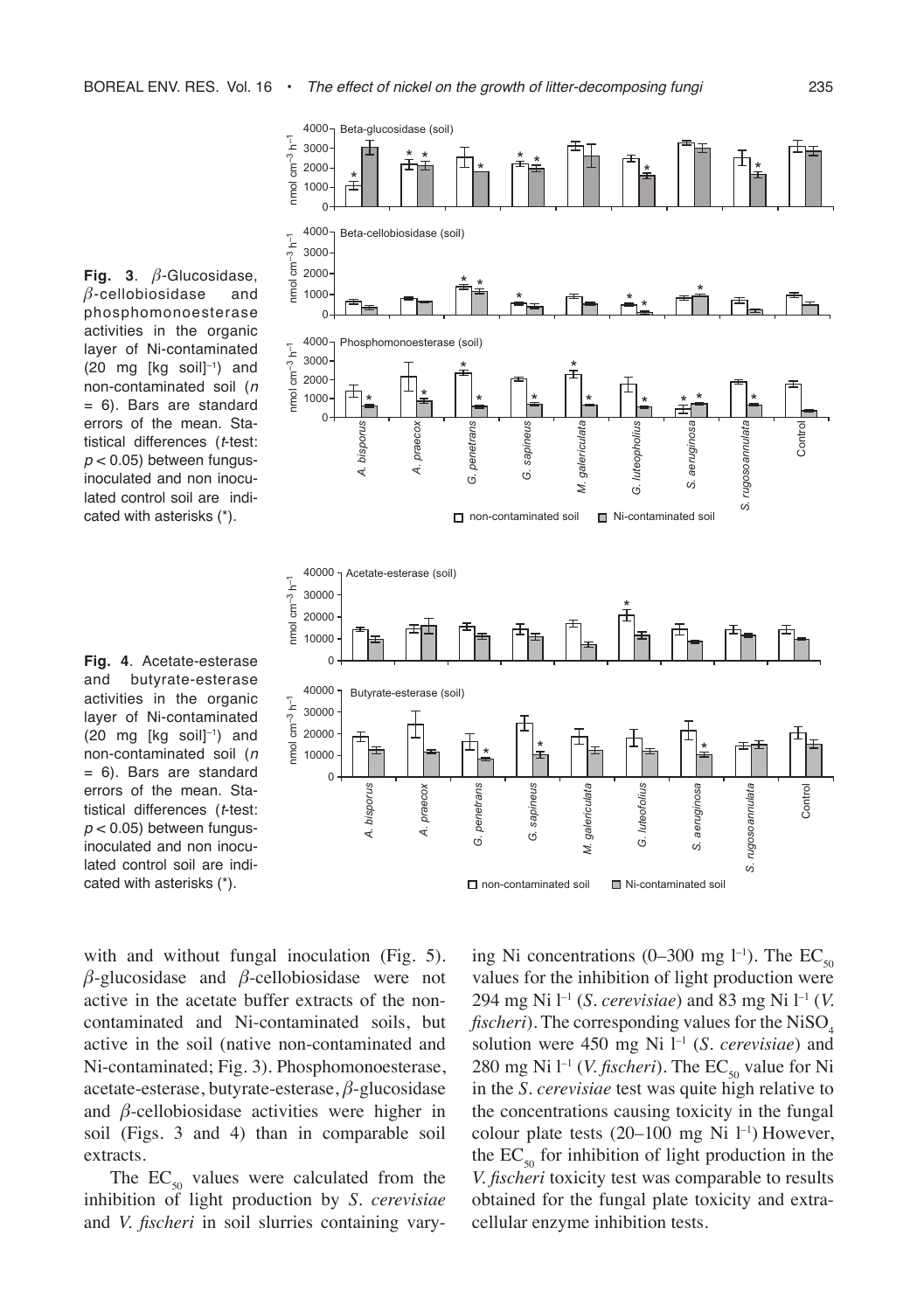

**Fig. 5**. Phosphomonoesterase, acetate-esterase and butyrate-esterase<br>activities in extracts in extracts of the organic layer of Ni-contaminated (20 mg [kg soil] $^{-1}$ ) and noncontaminated soils  $(n = 6)$ . Bars are standard errors of the mean. Statistical differences (*t*-test:  $p < 0.05$ ) between fungus-inoculated and non inoculated control soil are indicated with asterisks (\*).

# **Discussion**

### **Impact of Ni on the growth of fungi and production of extracellular enzymes in the soil**

The sensitivity of fungi to heavy metals can differ among species and strains (Baldrian 2003). The metal tolerance advances fungi in contaminated areas to continue carbon cycling: e.g. aquatic litter-degrading fungi are shown to tolerate Cu and Zn metal stress and continue degradation of litter in metal-contaminated streams (Azevedo *et al.* 2007). In this work, the basidiomycetous litter-degrading fungi *A. bisporus*, *A. praecox*, *G. peronatus*, *G. sapineus*, *M. galericulata*, *G. luteofolius*, *S. aeruginosa* and *S. rugosoannulata* were able to grow in the soil contaminated with 20 mg Ni  $kg^{-1}$ , with *A. praecox* and *G. sapineus* achieving the best growth. Kähkönen *et al.* (2008) and Tuomela *et al.* (2005) reported that *A. praecox* and *G. peronatus* grew also well in the soil heavily contaminated with Pb  $(40 \text{ g}$  [kg soil]<sup>-1</sup>). The growth of inoculated fungi in this work was clearly lower in the non-sterile soil than in experiments with the sterile soil (Tuomela *et al.* 2005) which is possibly at least partly due to soil microfauna

consuming fungal mycelia from the soil plates. The growth of litter-degrading fungi in the presence of Ni is not much studied. Congeevaram *et al.* (2007) noticed that mitosporic (mold) fungi like *Aspergillus* species from Ni-contaminated soil were able to grow in the presence of  $Ni<sup>2+</sup>$ concentration of 50–500 mg  $l^{-1}$  in liquid culture, but the growth decreased above the concentration of 100 mg  $l^{-1}$ . The findings of this work and those of Tuomela *et al.* (2005) and Kähkönen *et al.* (2008) show that *A. praecox* can tolerate both Ni and Pb which both are divalent  $(+2)$  heavy metals.

Heavy metals (Mn, Cu, Co, Cd) in low concentrations can increase the ligninolytic activity (MnP and laccase) of fungi (Baldrian and Gabriel 2002, Baldrian 2003). Mn is an essential part of the catalytic cycle in MnP and Cu is a co-factor of laccase. Nickel can act as a cofactor for several microbial enzymes (Dosanjh and Michel 2006, Gikas 2008), and Ni and other heavy metal stress may cause elevated peroxidase levels in plants (Schickler and Caspi 1999, Ahonen-Jonnarth *et al.* 2004, Lin and Kao 2005), but it is not known to have that role in fungal oxidoreductive enzymes. Mycorrhizal fungi are shown to mitigate the stress caused by soil metal (Cu, Cd, Pb and Zn) contamination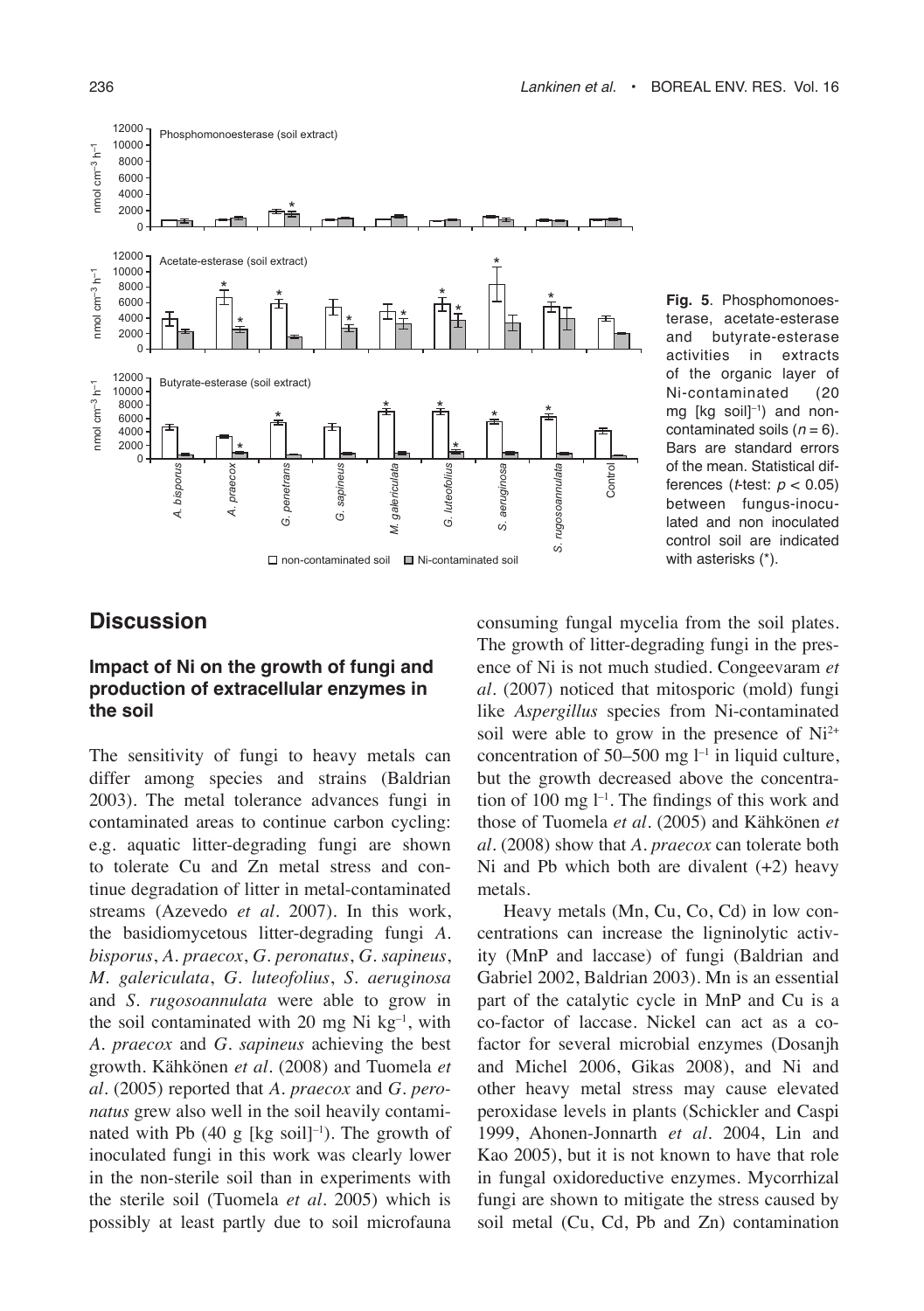in plants (Jentschke and Godbold 2000, Colpaert 2008) but the mechanisms of mitigation is not clear. In our work, only *S. rugosoannulata* increased MnP production in the Ni-contaminated soil (20 mg [kg soil]<sup>-1</sup>) as compared with that in the non-contaminated soil. Divalent  $Pb^{2+}$ also appears to slightly increase the production of MnP by *G. peronatus* and *G. sapineus* in soil cultures (Kähkönen *et al.* 2008). We suggest that the production of MnP by *S. rugosoannulata* in the presence of divalent  $Ni<sup>2+</sup>$  may reflect fungal detoxification processes under stress, as shown for fungal laccases (Baldrian and Gabriel 2002), or plant peroxidases

#### **Microbial toxicity of Ni**

At a low concentration  $(20 \text{ mg}$  [kg soil]<sup>-1</sup>) Ni was toxic to fungi and bacteria, and affected microbial functioning in the soil. Major part of the tested hydrolytic enzyme activities were higher in the non-contaminated than in the Ni-contaminated soil indicating that Ni reduced activities of these enzymes. Particularly *G. penetrans*  seemed to be sensitive to Ni, since all the hydrolytic enzyme activities (phosphomonoesterase, acetate-esterase, butyrate-esterase, *β*-glucosidase and *β*-cellobiosidase) in the *G. penetrans* inoculated soil were lower in the Ni contaminated than in the non-contaminated soil  $(p < 0.05)$ .

A Ni concentration of 20 mg [kg soil] $^{-1}$  is well below the limit values for contaminated soil (100–150 mg Ni  $[\text{kg}_{dw} \text{ soil}]^{-1}$ ) set by the Finnish administration (Valtioneuvoston asetus 2007) and those reported for the most Ni-contaminated areas (up to 5000 mg Ni [kg soil] $^{-1}$ , Derome and Lindroos 1998, Paton *et al.* 2006). Bååth *et al.* (1998) reported that Ni at a concentration of 69 mg [kg soil]–1 negatively influenced soil microbial communities. The natural background for Ni is about  $1-5$  mg [kg soil]<sup>-1</sup> in rural areas in southern Scandinavia (Hovmand *et al.* 2008). Thus sensitive parts of the soil ecosystem, such as bacteria involved in production of hydrolyzing enzymes and litter-degrading fungi tested in this work, are vulnerable to low Ni concentrations studied in this work  $(20-100 \text{ mg kg}^{-1})$ .

The present study is the first to report Ni toxicity in the soil using a luminescent yeast assay. Luminescent yeast cells have previously been used to test Ni toxicity in solution (Soares *et al.* 2003, Knight *et al.* 2004). The yeast luciferase assay directly reflects the condition of the cell, as the light-producing reaction uses ATP (Hollis *et al.* 1999). The  $EC_{50}$  (294 mg Ni l<sup>-1</sup>) for light inhibition in the yeast test was higher than that concentration (100 mg Ni  $1^{-1}$ ), which almost completely inhibited fungal growth in the colour plate tests. Knight *et al.* (2004) calculated an  $EC_{50}$  value of 21 mg Ni l<sup>-1</sup> for the genotoxicity of fluorescent *S. cerevisiae*. On the other hand, an  $EC_{50}$  of 6100 mg Ni l<sup>-1</sup> has been reported for *S. cerevisiae* in solution (Codina *et al.* 1993). Pearce *et al.* (1999) suggested that the detoxification process of Ni by the ascomycetous yeast *S. cerevisiae* may be due to accumulation of the heavy metal with histidine in the vacuole in the cell, and this may explain the high tolerance of yeast to Ni. In the present study, the higher  $EC_{50}$ value for light inhibition in both the *V. fischeri* and *S. cerevisiae* tests, relative to growth inhibition of the fungi and production of extracellular enzymes, indicates that the tolerant members of microbial communities may be able to survive in Ni-contaminated soil ecosystems; however, the ability of the basidiomycetous fungi to degrade plant biopolymers (lignocelluloses) may be reduced in these environments. This could have a deleterious impact on carbon cycling in the Nicontaminated soil.

### **Environmental fate of extracellular enzymes in the soil**

The phosphomonoesterase, acetate-esterase and butyrate-esterase activities were higher in the soil than in the soil extracts.  $\beta$ -glucosidase and *β*-cellobiosidase activities were not detected in the soil extracts, although they were detected in the soil. Enzymes form soil–enzyme complexes (Tabatabai and Fu 1992), which can preserve the enzyme activity. Kähkönen *et al.* (2008) showed that sulphatase, *α*-glucosidase, *β*-xylosidase, *β*-glucosidase and *β*-cellobiosidase activities were higher in *Pinus sylvestris* forest soil than in acetate extracts of that soil. Our results suggest that phosphomonoesterase, acetate-esterase, butyrate-esterase, *β*-glucosidase, *β*-cellobiosidase,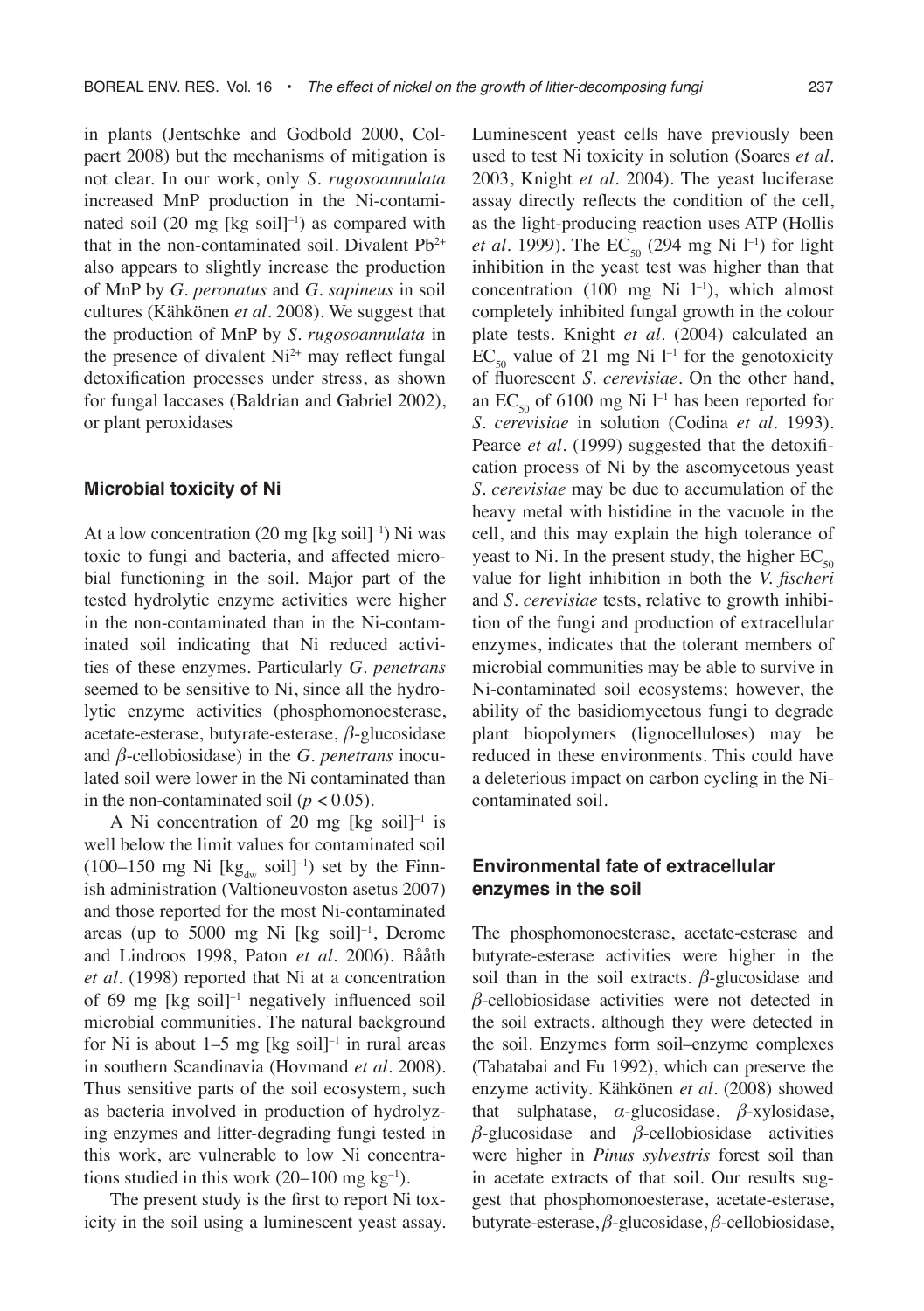*α*-glucosidase and *β*-xylosidase enzymes may be bound to soil particles in the organic layer in the podsolized coniferous forest soils.

*Acknowledgements*: The study was supported by the Academy of Finland, Helsinki University Environmental Research Center (HERC), and the Maj and Tor Nessling Foundation. We thank the Faculty Instrument Centre and technical services.

# **References**

- Ahonen-Jonnarth U., Roitto M., Markkola M., Ranta H. & Neuvonen S. 2004. Effects of nickel and copper on growth and mycorrhiza of Scots pine seedlings inoculated with *Gremmeniella* abietina. *Forest Pathol.* 34: 337–348.
- Azevedo M.-M., Carvalho A., Pascoal C., Rodrigues R. & Cássio F. 2007. Responses of antioxidant defenses to Cu and Zn stress in two aquatic fungi. *Sci. Tot. Environ.*  377: 233–243.
- Baldrian P. 2003. Interactions of heavy metals with white-rot fungi. *Enzyme Microb. Technol.* 32: 78–91.
- Baldrian P. & Gabriel J. 2002. Copper and cadmium increase laccase activity in *Pleurotus ostreatus*. *FEMS Microbiol. Lett.* 206: 69–74.
- Bååth E., Diaz-Ravina M. & Frostegord A. 1998. Effect of metal-rich sludge amendments on the soil microbial communities. *Appl. Environ. Microbiol.* 64: 238–245.
- Cajander A.K. 1925. The theory of forest types. *Acta For. Fenn*. 29: 1–108.
- Codina J.C., Pérez-García A., Romero P. & de Vicente A. 1993. A comparison of microbial bioassays for the detection of metal toxicity. *Arch. Environ. Contam. Toxicol.* 25: 250–254.
- Colpaert J. 2008. Heavy metal pollution and genetic adaptations in ectomycorrhizal fungi. In: Avery S., Stratford M. & van West P. (eds.), *Stress in yeasts and filamentous fungi*, Elsevier, Academic Press, London, pp.157–173.
- Congeevaram S., Dhanarani S., Park J., Dexilin M. & Thamaraiselvi K. 2007. Biosorption of chromium and nickel by heavy metal resistant fungal and bacterial isolates. *J. Hazard. Mater.* 146: 270–277.
- Derome J. & Lindroos A.-J. 1998. Effects of heavy metal contamination on macronutrient availability and acidification parameters in forest soil in the vicinity of the Harjavalta Cu–Ni smelter, SW Finland. *Environ. Pollut.*  99: 225–232.
- Dosanjh N. & Michel S.L.J. 2006. Microbial nickel metalloregulation: NikRs for nickel ions. *Current Opinion in Chemical Biology* 10: 123–130.
- Duffus J.H. 2002. "Heavy metals" a meaningless term? *Pure Appl. Chem.* 74: 793–807.
- Eggert C., Temp U. & Eriksson K.-E. 1996. The ligninolytic system of the white-rot fungus *Pycnoporus cinnabarinus*: purification and characterization of the laccase. *Appl. Environ. Microbiol.* 62: 1152–1158.
- Fomina M.A. Alexander I.J. Colpaert J.V. & Gadd G.M. 2004. Solubilization of toxic metal minerals and metal tolerance of mycorrhizal fungi. *Soil Biol. Biochem.* 37: 851–866.
- Gikas P. 2008. Single and combined effects of nickel (Ni(II)) and cobalt (Co(II)) ions on activated sludge and on other aerobic microorganisms. A review*. J. Hazard. Mater.* 159: 187–203.
- Hatakka A. 1994. Lignin-modifying enzymes from selected white-rot fungi. Production and role in lignin degradation. *FEMS Microbiol. Rev.* 13: 125–135.
- Hollis R.P., Killham K. & Glover L.A. 1999. Design and application of a biosensor for monitoring toxicity of compounds to eukaryotes. *Appl. Environ. Microbiol.* 66: 1676–1679.
- Hovmand M.F., Kemp K., Kystol J., Johnsen J., Riis-Nielsen T. & Pacyna J.M. 2008. Atmospheric heavy metal deposition accumulated in rural forest soils of southern Scandinavia. *Environ. Pollut.* 155: 537–541.
- Jentschke G. & Godboldb D. 2000. Metal toxicity and ectomycorrhizas. *Physiologia Plantarum* 109: 107–116.
- Knight A.W., Keenan P.O., Goddard N.J., Fielden P.R. & Walmsley R.M.A. 2004. Yeast-based cytotoxicity and genotoxicity assay for environmental monitoring using novel portable instrumentation. *J. Environ. Monit.* 6: 71–79.
- Kähkönen M.A., Lankinen P. & Hatakka A. 2008. Hydrolytic and ligninolytic enzyme activities in the Pb contaminated soil inoculated with litter-decomposing fungi. *Chemosphere* 72: 708–714.
- Kähkönen M.A., Wittmann C., Ilvesniemi H., Westman C.J. & Salkinoja-Salonen M.S. 2002. Mineralization of detritus and oxidation of methane in acid boreal coniferous forest soils. Seasonal and vertical distribution and effects of clear-cut. *Soil Biol. Biochem.* 34: 1191–1200.
- Kähkönen M.A., Suominen K.P., Manninen P.K.G. & Salkinoja-Salonen M.S. 1998. 100 years of sediment accumulation history of organic halogens and heavy metals in recipient and non recipient lakes of pulping history in Finland. *Environ. Sci. Technol.* 32: 1741–1746.
- Leskinen P., Michelini E., Picard D., Karp M. & Virta M. 2005. Bioluminescent yeast assays for detecting estrogenic and androgenic activity in different matrices. *Chemosphere* 61: 259–266.
- Lin Y.-C. & Kao C.-H. 2005. Nickel toxicity of rice seedlings: cell wall peroxidase, lignin, and  $\text{NiSO}_4$ -inhibited root growth. *Crop Environ. Bioinform.* 2: 131–136.
- Novotný C., Vyas B., Erbanova R., Kubátová A. & Sasek V. 1997. Removal of PCBs by various white rot fungi in liquid cultures. *Folia Microbiol.* 4: 136–140.
- Paton G.I., Viventsova E., Kumpene J., Wilson M.J., Weitz H.J. & Dawson, J.J.C. 2006. An ecotoxicity assessment of contaminated forest soils from the Kola peninsula. *Sci. Tot. Environ.* 335: 106–117.
- Pearce D.A. & Sherman F. 1999. Toxicity of copper, cobalt, and nickel salts is dependent on histidine metabolism in the yeast *Saccharomyces cerevisiae*. *J. Bacteriol.* 181: 4774–4779.
- Rantalainen M.-L., Torkkeli M., Strömmer R. & Setälä H. 2006. Lead contamination of an old shooting range